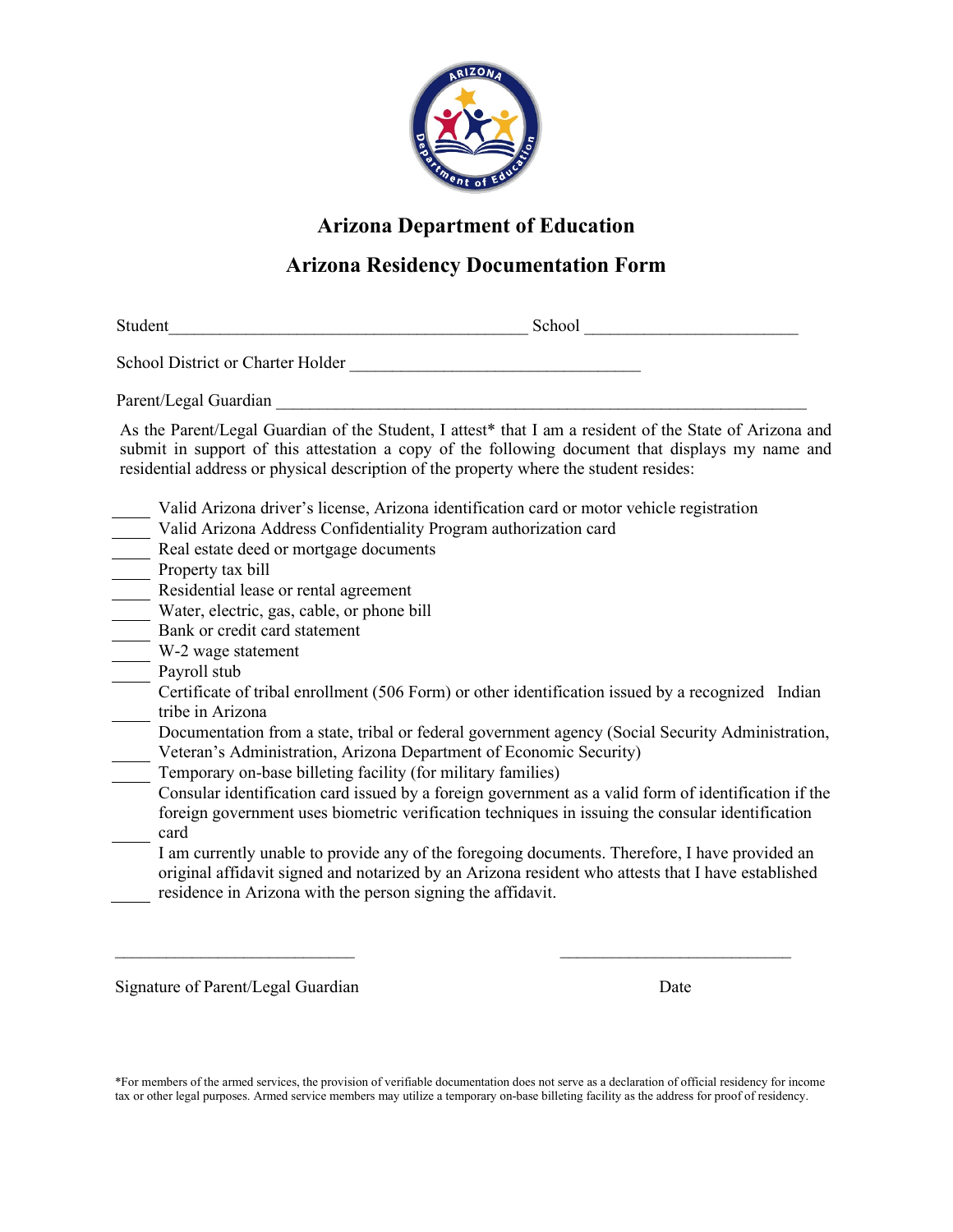

## **State of Arizona Affidavit of Shared Residence**

| State of Arizona and that the persons listed below reside with me at my residence, described as follows: |  |
|----------------------------------------------------------------------------------------------------------|--|
|                                                                                                          |  |
|                                                                                                          |  |
|                                                                                                          |  |

I submit in support of this attestation a copy of the following document that displays my name and current residence address or physical description of my property:

- Valid Arizona driver's license, Arizona identification card or motor vehicle registration
- Valid Arizona Address Confidentiality Program authorization card
- Real estate deed or mortgage documents
- Property tax bill
- Residential lease or rental agreement
- Water, electric, gas, cable, or phone bill
- Bank or credit card statement
- W-2 wage statement
- Payroll stub
- Certificate of tribal enrollment (506 Form) or other identification issued by a recognized Indian tribe in Arizona
- Documentation from a state, tribal or federal government agency (Social Security
- Administration, Veteran's Administration, Arizona Department of Economic Security) Consular identification card issued by a foreign government as a valid form of identification if the foreign government uses biometric verification techniques in issuing the consular identification card

Printed Name of Affiant:

Signature of Affiant: